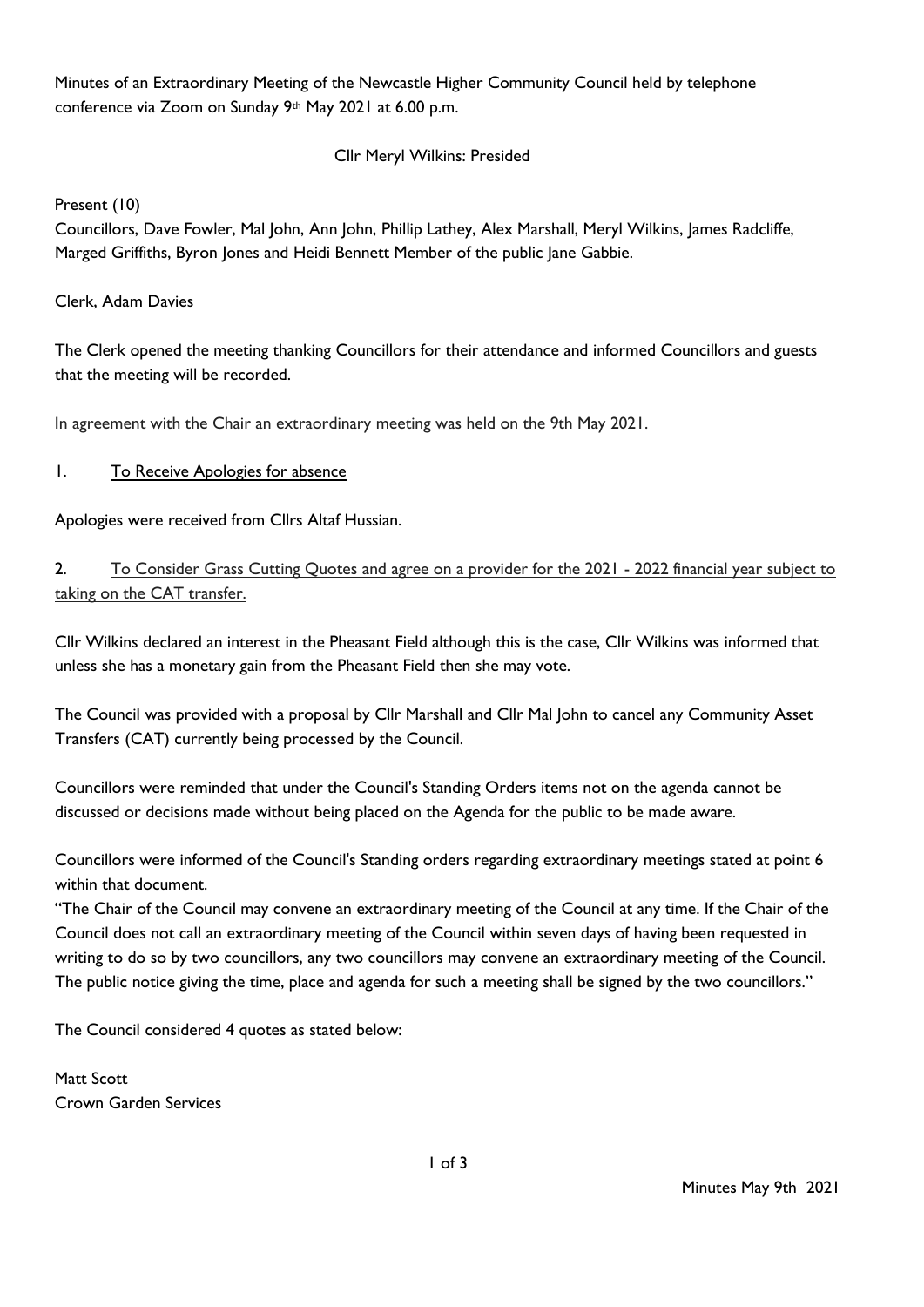Total Ground Care Ltd 4 Seasons Tree & Garden Services Ltd

Cllr Radcliffe proposed that the Council proceed with the quote received from Crown Garden Services due to the information provided and the value for money the Council would receive. Seconded by Cllr Bennett.

A vote was record as follows:

Abstaining Cllr Anne John, Mal John, David Fowler, Philip Lathey, Byron Jones.

#### Agreed

Cllr Alex Marshall, Heidi Bennett, James Radcliffe, Marged Griffiths, Meryl Wilkins

The Council has agreed to Contract Crown Garden Services subject to the Council taking on the CAT transfer.

# 3. To consider the information provided to the Council from Audit Wales regarding The Outgoing Clerks Pension Payment and decide on a course of action the Council would like to take. (Closed Session)

All guests were removed from the meeting.

The Clerk reported to the Council that all information requested was due to the Clerk unable to explain why this payment can be made legally and advice was sought from One Voice Wales. At the previous meeting the Clerk believed that the payment was lawful as stated within the document provided by NALC.

The Clerk in line with the information received from Audit Wales recommended that a payment cannot be made lawfully to the former Clerk, as no contractual obligations are on record. The matter should not go any further.

The Following outcomes were considered when providing the Former Clerk a pension contribution:

## **Gratuity**

The Payment of Gratuity Act, 1972 which was repealed in 2012, although would have been legal if a contract was signed prior to 2012. The Council was advised by an Audits Wales report that "One Voice Wales correctly noted the repeal in 2012 of the Regulations that allowed councils to make a gratuity payment and therefore, the Council has no statutory power to make a gratuity payment. It would be acting ultra vires if such a payment was made".

#### Pension contribution

"Under the Pensions Act 2008, certain staff must be placed in a workplace pension scheme and contribute towards it. However, there are conditions related to auto-enrolment in a pension scheme. One of the key criteria is that employers must offer workplace pensions only if the employee earns more than  $£10,000$  a year (the upper threshold). Where employees earn less than  $£10,000$  but more than  $£6,240"$ .